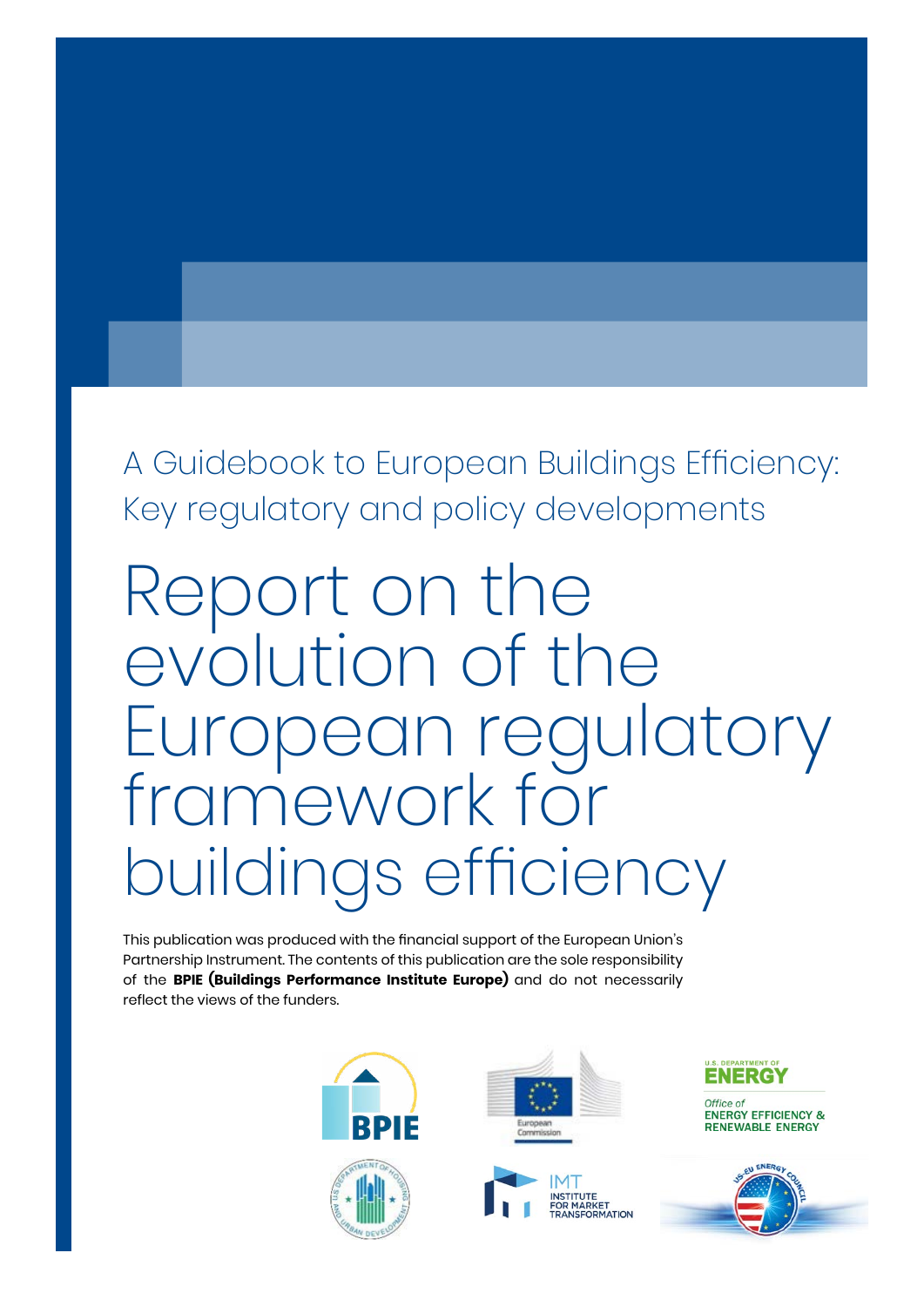# **Contents**

| Overview of European clean-energy governance and policymaking ____________________5                           |             |
|---------------------------------------------------------------------------------------------------------------|-------------|
|                                                                                                               |             |
|                                                                                                               |             |
|                                                                                                               |             |
|                                                                                                               |             |
|                                                                                                               |             |
|                                                                                                               |             |
|                                                                                                               |             |
|                                                                                                               |             |
|                                                                                                               |             |
|                                                                                                               |             |
|                                                                                                               |             |
|                                                                                                               |             |
|                                                                                                               |             |
|                                                                                                               |             |
| <b>Conclusion</b>                                                                                             | $\equiv$ 11 |
|                                                                                                               |             |
| Glossary of terms: Energy efficiency and building policies in the EU and US _________________________________ |             |
|                                                                                                               |             |
|                                                                                                               |             |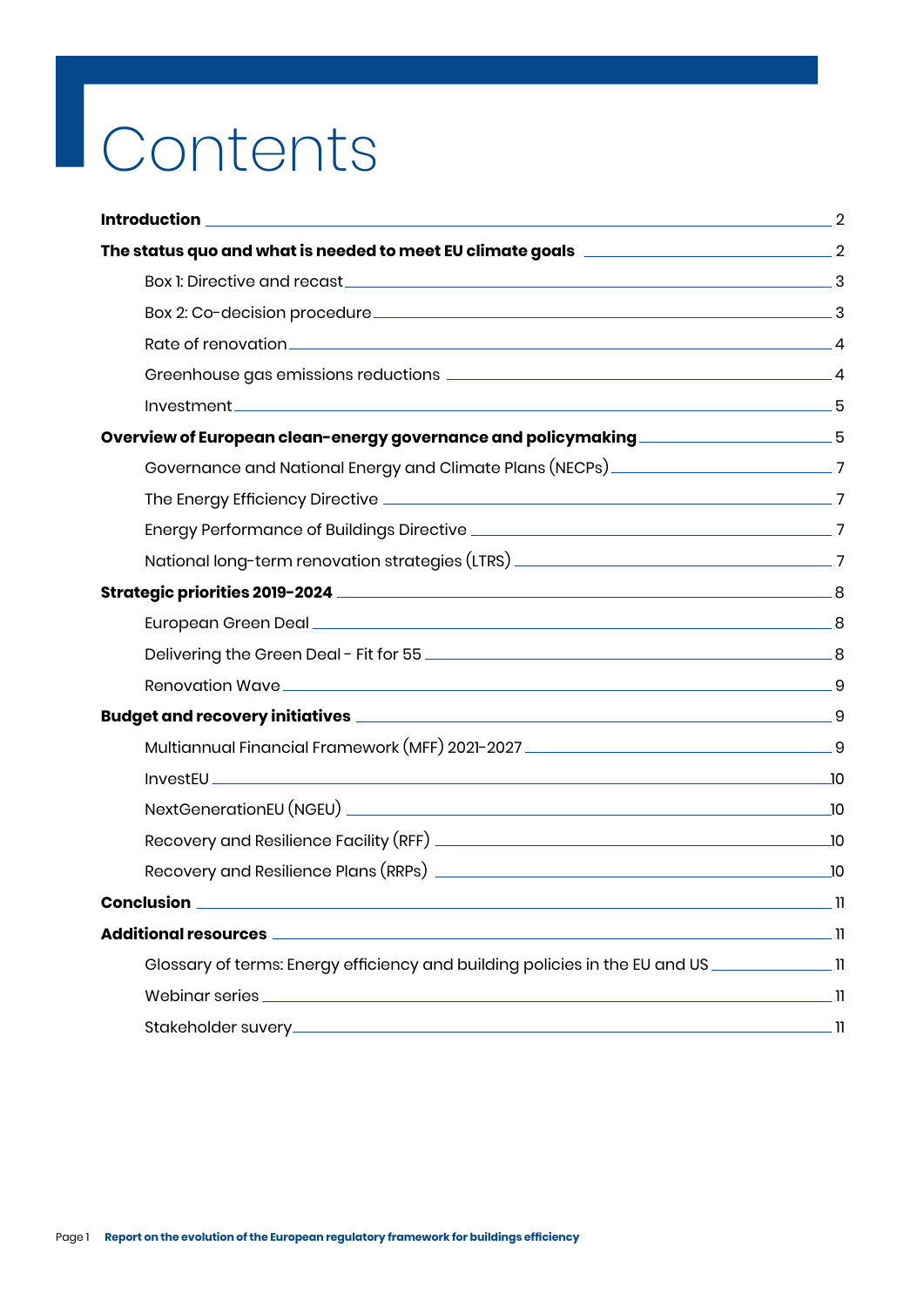#### <span id="page-2-0"></span>**Introduction**

The European Union has committed to achieving full, society-wide decarbonization, with the goal of climate neutrality by 2050. This goal is now enshrined in central regulation, as part of the European Climate Law. The buildings sector has a critical role to play in this effort, given that EU building stock accounts for about 36% of total greenhouse gas (GHG) emissions. To achieve an interim 2030 climate target of reducing GHG emissions by at least 55% compared to 1990, and climate neutrality by 2050, the EU must significantly increase its rate and depth of renovation,<sup>1</sup> reduce GHG emissions from buildings by 60% compared to 2015, and by 2030 increase the deep renovation rate to 3% annually, up from the current 0.2%.<sup>2</sup>

In 2019 the EU launched several initiatives and introduced updated legislation to achieve 2030 targets, a key milestone for the 2050 climate neutrality goal. In addition, the COVID-related Recovery plan for Europe,<sup>3</sup> which allocates funds to promote a sustainable and green recovery, includes programs with a specific focus on building renovation – showing that the EU considers building renovation as a central component for recovery. The key initiatives include the EU Green Deal, the Renovation Wave and the Fit for 55 package. This paper provides an overview of the main European initiatives and regulations, serving as a guidebook for building energy efficiency.

#### **The status quo and what is needed to meet EU climate goals**

increase to 3%, with 'deep' renovations accounting for 70% of the total. $^{\rm 8}$ At present, an estimated 97% of buildings in Europe are not energy efficient,<sup>4</sup> and only 11% of the existing building stock undergoes some level of renovation each year. These renovations often fail to take energy savings into consideration. The current weighted annual energy-renovation rate is just 1%.<sup>5</sup> Across the EU, 'deep' renovations are carried out in just 0.2% of the building stock annually.<sup>6</sup> At this pace, it would take centuries to cut carbon emissions from the buildings sector to net-zero.<sup>7</sup> Projected scenarios show that achieving climate neutrality by 2050 will require the annual renovation rate to

The key policy instrument for the EU buildings sector is the Energy Performance of Buildings Directive (EPBD), which is being recast to help increase the rate and depth of renovation of Europe's existing building stock (see Box 1). A vital component of the Renovation Wave Strategy, the revised EPBD will upgrade the existing regulatory framework to reflect higher ambitions and more pressing needs concerning climate and social action, while providing Member States with the flexibility needed to address the differences in the building stock across Europe.<sup>9</sup>

<sup>&</sup>lt;sup>1</sup> See definition on page 3

<sup>&</sup>lt;sup>2</sup> Buildings Performance Institute (BPIE), Deep renovation: Shifting from exception to standard practice in EU policy, 2021 https://www.bpie.eu/wp-content/ [uploads/2021/11/BPIE\\_Deep-Renovation-Briefing\\_Final.pdf](https://www.bpie.eu/wp-content/uploads/2021/11/BPIE_Deep-Renovation-Briefing_Final.pdf)

<sup>&</sup>lt;sup>3</sup> European Commission, Recovery Plan for Europe, 2021, [https://ec.europa.eu/info/strategy/recovery-plan-europe\\_en#introduction](https://ec.europa.eu/info/strategy/recovery-plan-europe_en#introduction) (accessed January, 2022)

<sup>4</sup> In line with the level of efficiency required to meet 2050 decarbonization, source: Buildings Performance Institute Europe, 2017, https://www.bpie.eu/ [publication/97-of-buildings-in-the-eu-need-to-be-upgraded/](https://www.bpie.eu/publication/97-of-buildings-in-the-eu-need-to-be-upgraded/)

<sup>&</sup>lt;sup>5</sup> Navigant, Comprehensive study of building energy renovation activities and the uptake of nearly zero-energy buildings in the EU: annex to final report, 2019, European Commission, [https://ec.europa.eu/energy/sites/ener/files/documents/2.annex\\_to\\_final\\_report.pdf](https://ec.europa.eu/energy/sites/ener/files/documents/2.annex_to_final_report.pdf) 

<sup>6</sup> Ibid.

<sup>7</sup> Communication from the Commission to the European Parliament, the Council, the European Economic and Social Committee and the Committee of the Regions, 2020, [https://ec.europa.eu/energy/sites/ener/files/eu\\_renovation\\_wave\\_strategy.pdf](https://ec.europa.eu/energy/sites/ener/files/eu_renovation_wave_strategy.pdf)

<sup>&</sup>lt;sup>8</sup> BPIE, On the way to a Climate-Neutral Europe, 2020, [https://www.bpie.eu/wp-content/uploads/2020/12/On-the-way-to-a-climate-neutral-Europe-\\_Final.pdf](https://ec.europa.eu/energy/sites/ener/files/eu_renovation_wave_strategy.pdf)

<sup>9</sup> EPB Center, <https://epb.center/epb-standards/energy-performance-buildings-directive-epbd/> (acessesed December, 2021)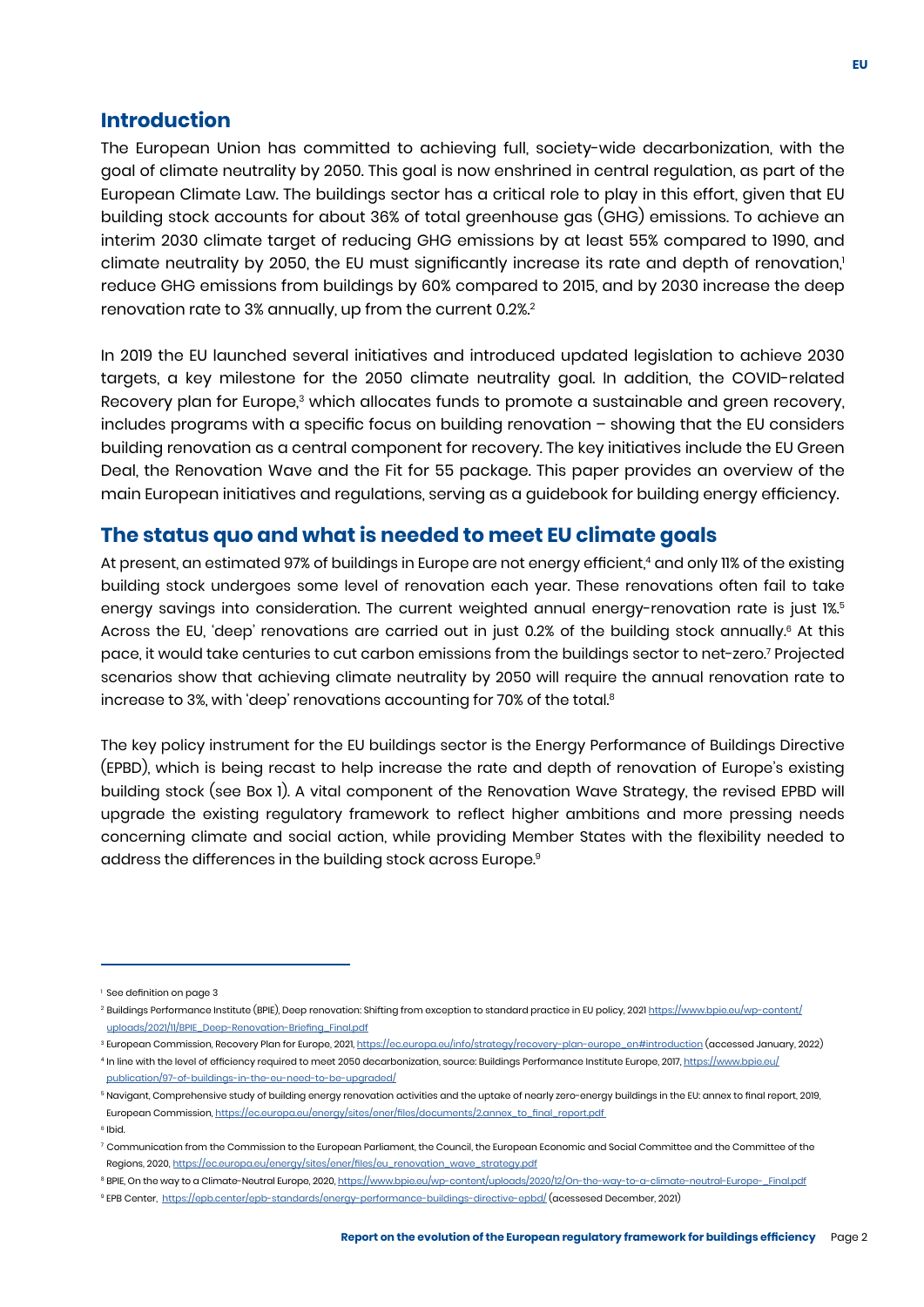# <span id="page-3-0"></span>**BOX 1: DIRECTIVE AND RECAST**

#### **Directive**

A directive is a legislative act negotiated and voted for by EU institutions, that EU Member States must adopt and incorporate into national law. During transposition (see below), Member States determine and implement national laws to achieve a directive's goals. Directives cover many aspects of European policymaking, mostly when the EU and national levels have shared competences: these include agriculture, energy, accounting, environment and intellectual property rights, to name just a few.

#### **Recast**

Recast means an update, amendment, or addition to or of the directive goals. A new draft is proposed by the associated directorate-general in the European Commission, and then it undergoes the complete legislative process and repeals, involving the EU Parliament and Council.<sup>10</sup>

#### **Transposition**

Transposition is the procedure whereby EU Member States incorporate European directives into national law. Individual Member States can determine their own methods for implementation and periodic benchmarks toward climate target dates.<sup>11</sup>

#### **BOX 2: CO-DECISION PROCEDURE**

The co-decision is the [ordinary legislative procedure \(OLP\)](https://www.consilium.europa.eu/en/council-eu/decision-making/ordinary-legislative-procedure/) in the EU used to adopt legislation, be it directives or regulations. In the OLP, the European Commission is the main institution to have the 'right of initiative', which means that it is usually the Commission that presents a legislative proposal to the European Council (the Council). The Council is the institution which gathers together all heads of state and governments of the 27 Member States; and it gives indications and directions through Conclusions. Besides those, the European Commission also prepares proposals based on public consultation procedures, where stakeholders and citizens can give their opinion.

Once the European Commission has issued its proposal for a directive or a regulation, it submits the proposal to the European Parliament (which represents European citizens) and to the Council. This pair are called 'co-legislators,' because to be adopted as law a directive or a regulation must be negotiated and adopted by both the Parliament and the Council.

<sup>&</sup>lt;sup>10</sup> Planning and proposing law, European Commission, [https://ec.europa.eu/info/law/law-making-process/planning-and-proposing-law\\_en](https://ec.europa.eu/info/law/law-making-process/planning-and-proposing-law_en) (Accessed January, 2022) 11 Glossary of summaries, European Commission<https://eur-lex.europa.eu/summary/glossary/transposition.html> (Accessed January, 2022)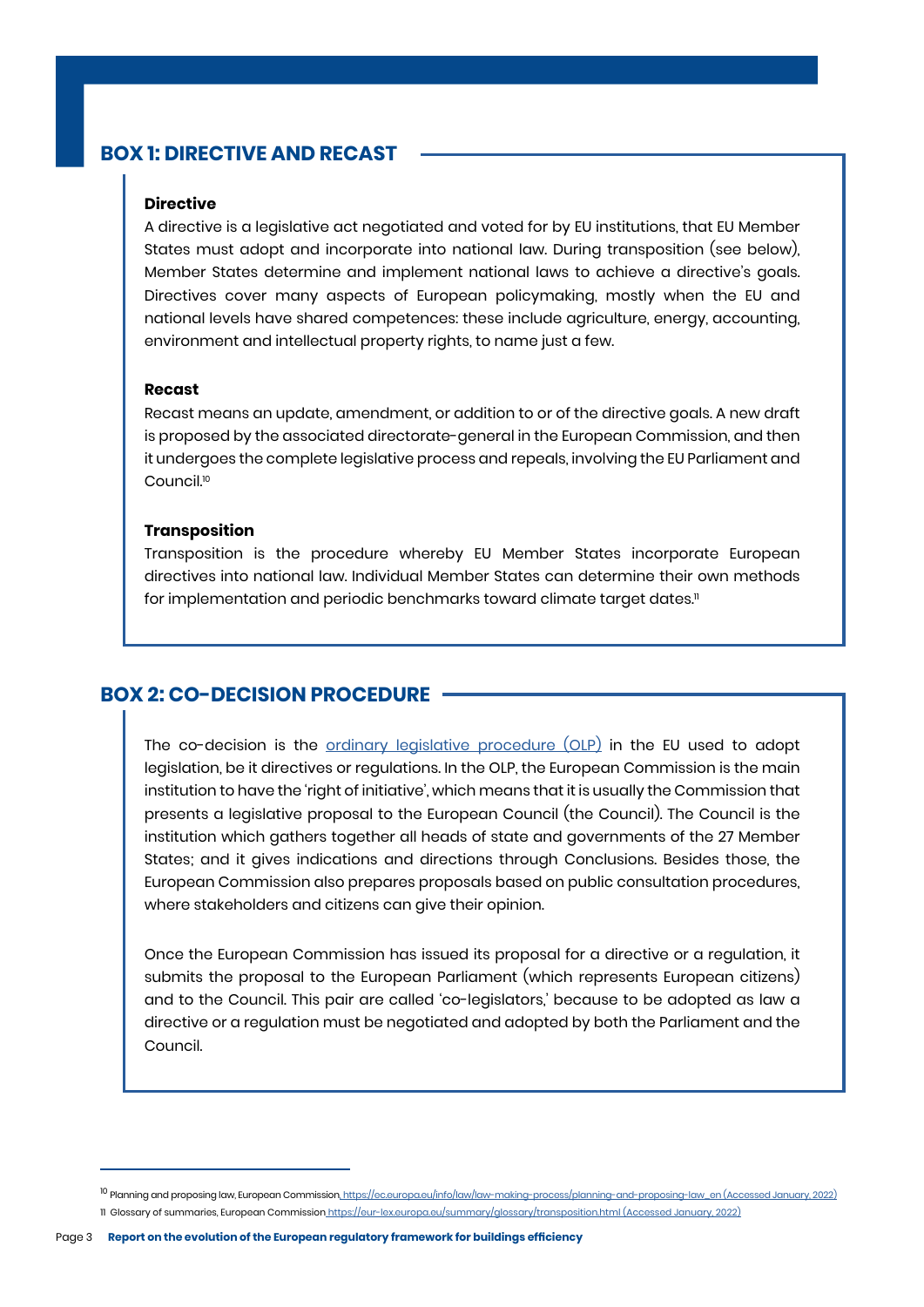<span id="page-4-0"></span>In order to meet the goal of climate neutrality by 2050, as well as the 2030 climate targets, the buildings sector must vastly increase its investment to boost both the rate and depth of building renovations. Policy will play a key role in the introduction of regulatory and enabling measures for private and public funders looking to channel investment more effectively into energy-efficiency projects.

#### **Rate of renovation**

The aim of deep renovation is to achieve the highest possible energy savings and a very high energy performance, with renewable energy covering any remaining energy needs. There are three primary categories of energy renovation; light (primary energy savings up to 30%), medium (primary energy savings between 30% and 60%), and deep (primary energy savings beyond 60%).<sup>12</sup>

The current rate of energy-renovation in the EU is 1% annually, and the rate of deep renovation stands at 0.2% overall, far below what is necessary.<sup>13</sup> Therefore, via the Renovation Wave, the European Commission has called for an increase in the deep renovation rate to 2% annually. However, the Buildings Performance Institute Europe (BPIE) estimates that an even more ambitious annual deep rate of 3% – 70% of all renovations – is required to achieve the 2030 targets.

| <b>Annual</b>                                                                                                                                 | <b>Annual Deep</b>                                                                                                                 | <b>Annual</b>                                                                                                                                                                             | <b>Annual</b>                                                                                                                                                                                                                                              |
|-----------------------------------------------------------------------------------------------------------------------------------------------|------------------------------------------------------------------------------------------------------------------------------------|-------------------------------------------------------------------------------------------------------------------------------------------------------------------------------------------|------------------------------------------------------------------------------------------------------------------------------------------------------------------------------------------------------------------------------------------------------------|
| <b>Renovation Rate</b>                                                                                                                        | <b>Renovation Rate</b>                                                                                                             | Investment (vol.)                                                                                                                                                                         | <b>Investment (share)</b>                                                                                                                                                                                                                                  |
| • Current: 1% (EU level,<br>small national, variation)<br>• Needed for 2030<br>targets: Double the<br>current rate to 2%<br>(Renovation Wave) | $\bullet$ Current: 0.2%<br>(EU level, small<br>national, variation)<br>• Needed for 2030<br>targets: 3% overall<br>(BPIE estimate) | • Current: EUR 56 billion<br>spent on medium and<br>deep renovation<br>• Needed for 2050<br>target: EUR 243 billion<br>need annualy to align<br>building stock with<br>climate neutrality | • Current: EUR 127 billion<br>with 66.3% llight<br>renovation, 28.3%<br>medium, 5% deep<br>• Needed for 2030<br>target: 70% of<br>renovations to be<br>deep <sup>*</sup><br>*The European Commission<br>does not have a set target for<br>deep renovation. |

Figure 1: Status quo of building renovations, and the levels required to meet EU climate targets<sup>14</sup>

# **Greenhouse gas emissions reductions**

At present, the buildings sector in the EU is responsible for 36% of energy related greenhouse gas emissions. To achieve a 55% overall reduction in GHG by 2030 compared to 1990s levels, the buildings sector must decrease emissions by 60% by 2030,<sup>15</sup> as compared to 2015.

<sup>&</sup>lt;sup>2</sup> Navigant, Comprehensive study of building energy renovation activities and the uptake of nearly zero-energy buildings in the EU, 2019, European Commission, [https://ec.europa.eu/energy/sites/ener/files/documents/2.annex\\_to\\_final\\_report.pdf](https://ec.europa.eu/energy/sites/ener/files/documents/2.annex_to_final_report.pdf)

<sup>&</sup>lt;sup>13</sup> Buildings Performance Institute (BPIE), Deep renovation: Shifting from exception to standard practice in EU policy, 2021 <u>https://www.bpie.eu/wp-content/</u> [uploads/2021/11/BPIE\\_Deep-Renovation-Briefing\\_Final.pdf](https://www.bpie.eu/wp-content/uploads/2021/11/BPIE_Deep-Renovation-Briefing_Final.pdf)

<sup>14</sup>Ibid.

<sup>&</sup>lt;sup>15</sup> Ibid.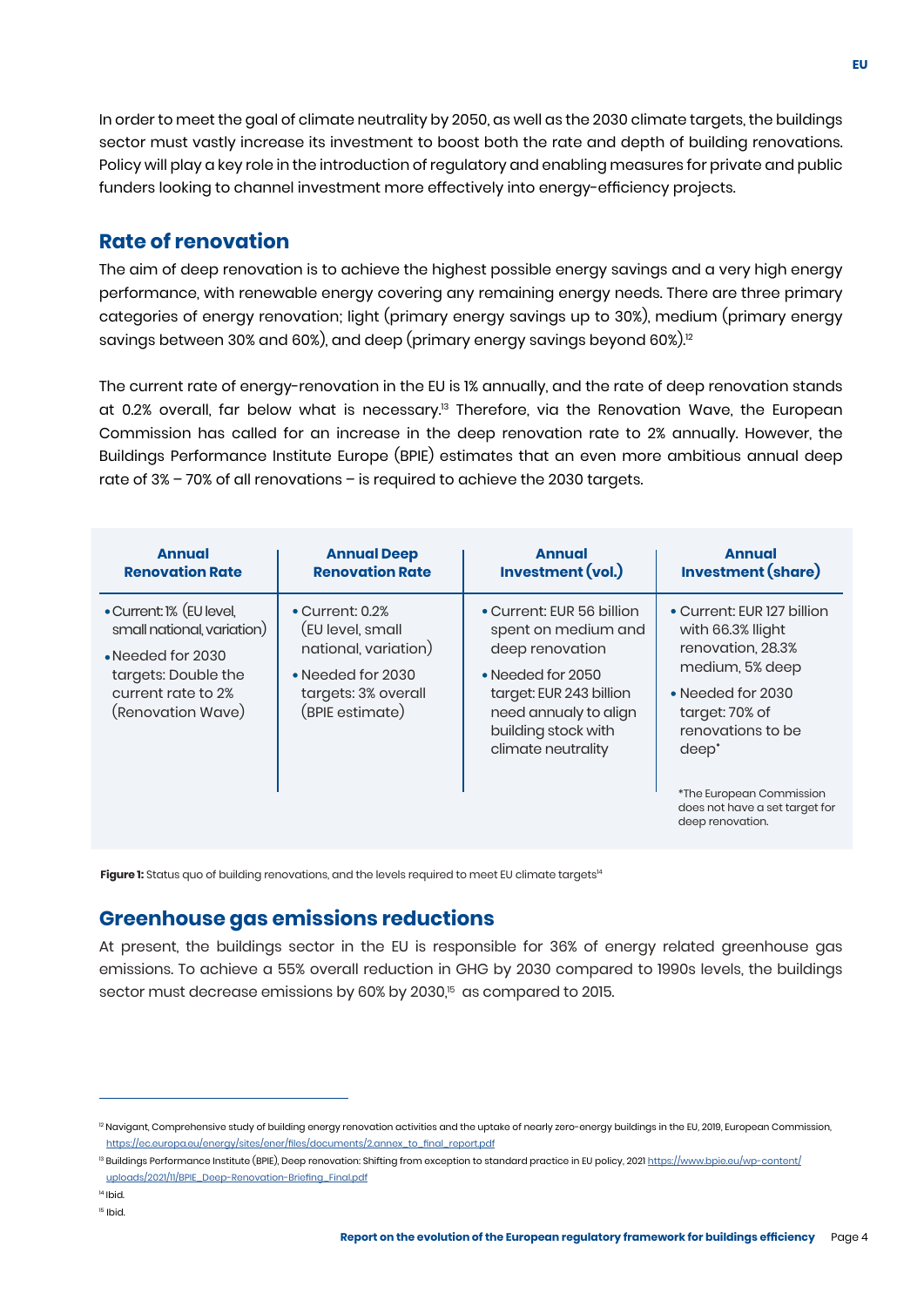#### <span id="page-5-0"></span>**Investment**

Besides an enabling policy framework, sufficient financing is crucial for achieving Europe's 2030 and 2050 targets. For example, the European Commission's Joint Research Centre (JRC) estimates that between 2012 and 2016, on average, EUR 127 billion per year was invested in energy renovations in the residential sector, across the [EU-28.](https://EU-28.16)<sup>16</sup> For the non-residential sector, the JRC estimated EUR 56.7 billion per year<sup>17</sup> in the same period. For the renovation rate to increase from 1% to 3%, there would be a need not only for a significant scaling-up of investments, but also for new financing instruments and schemes, as well as a significant increase in private capital. In 2020 the European Commission estimated that in order to reach the EU's 2030 target an additional EUR 275 billion would be needed annually to close the investment gap, most of it going towards energy [efficiency.](https://efficiency.18)<sup>18</sup> The Renovation Wave Communication is accompanied by a document, which presents available EU funding budget solutions that could support the renovation wave in different ways: through direct investments, by leveraging private investments, for research and innovation, to address market barriers and available technical assistance.

#### **Overview of European clean-energy governance and policy-making19**

The original overarching energy-policy framework in the European Union is called the [Energy Union](https://www.consilium.europa.eu/en/policies/energy-union/). Established in 2015, the Energy Union strategy focuses on providing EU citizens with secure, sustainable, competitive and affordable energy. (Additionally, the strategic priority given to climate change is further reflected in the 2019 Green Deal, adding to the Energy Union – see Figure 3.)



 $^{16}$  EUR 84.4 billion for 'light' renovations, EUR 36 billion for 'medium' renovations and EUR 6.9 billion for 'deep' renovations. See:<https://publications.jrc.ec.europa.eu/repository/handle/JRC122347> page 11

- 18<br>18 EEFIG, Closing the gap on energy efficiency investment, European Commission, <https://ec.europa.eu/info/news/closing-gap-energy-efficiency> investments-2020-dec-22\_en (accessed January 2022)
- $19$  For a more in-depth overview of the European system and key definitions, see the recent publication: Glossary of terms: Energy efficiency and building policies in the EU and US.

<sup>20</sup> European Commission, Energy Union, [https://energy.ec.europa.eu/topics/energy-strategy/energy-union\\_en](https://energy.ec.europa.eu/topics/energy-strategy/energy-union_en) (Accessed February 2022)

<sup>17</sup> EUR 22 billion for 'light' renovations, EUR 29.1 billion for 'medium' renovation and EUR 5.6 billion for 'deep' renovations. See:<https://publications.jrc.ec.europa.eu/repository/handle/JRC122347> page 12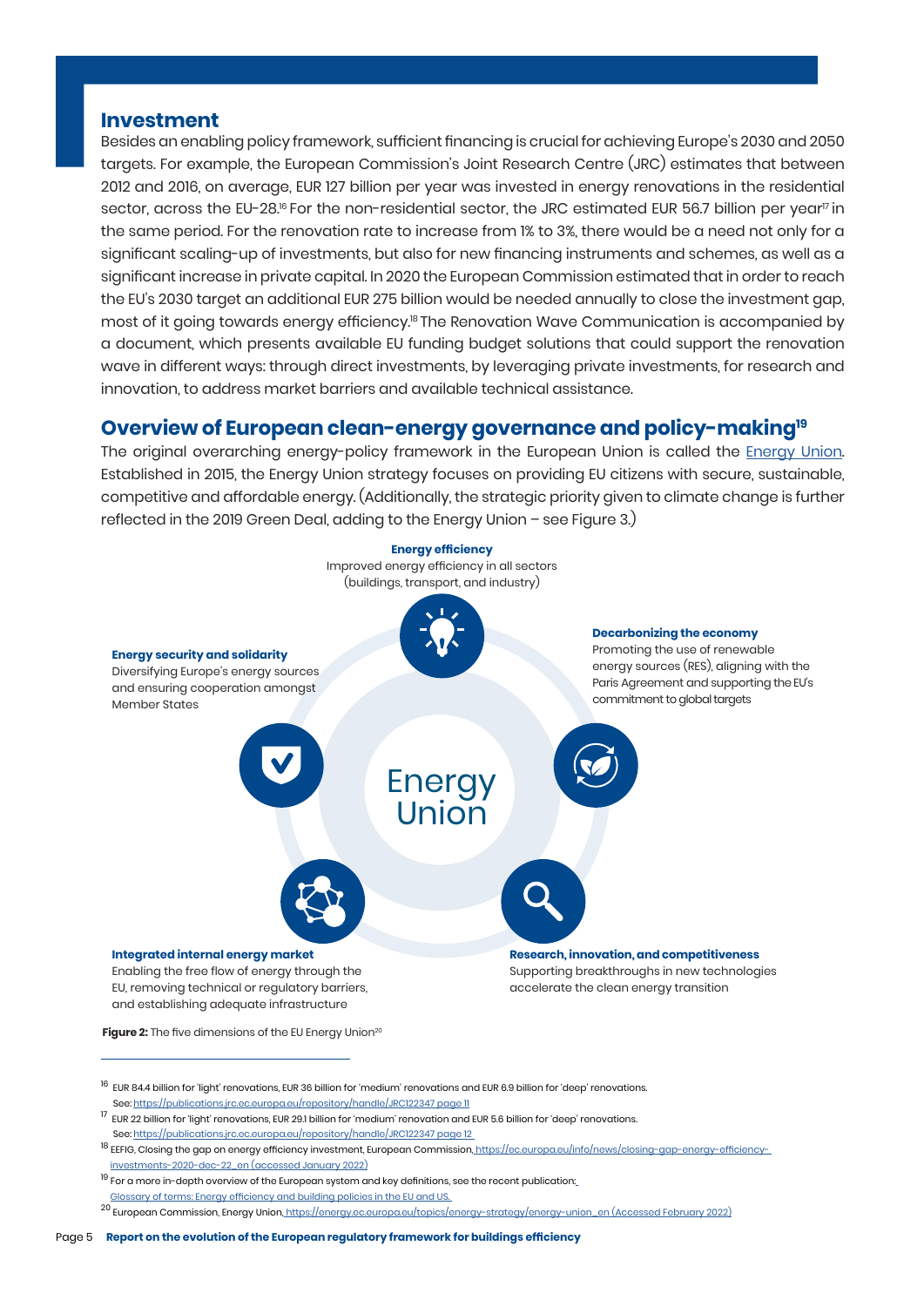The Energy Union strategy materialized into several key pieces of legislation, initiatives, and policy packages. The most important with regard to energy efficiency is the Clean Energy for All Europeans (Clean Energy) package, which was adopted in 2018. While the Clean Energy package comprises eight different pieces of legislation aimed at accelerating the energy transition in Europe, the main list of relevant directives and regulations for energy efficiency of buildings includes the Energy Performance of Buildings Directive (EPBD), the Energy Efficiency Directive (EED), the Renewable Energy Directive (RED), and the Regulation on Governance.

Figure 3 shows how European legislation, policy and plans fit in with the overall goal of climate neutrality by 2050.



**Figure 3:** European climate and energy legislation and initiatives (Source: BPIE)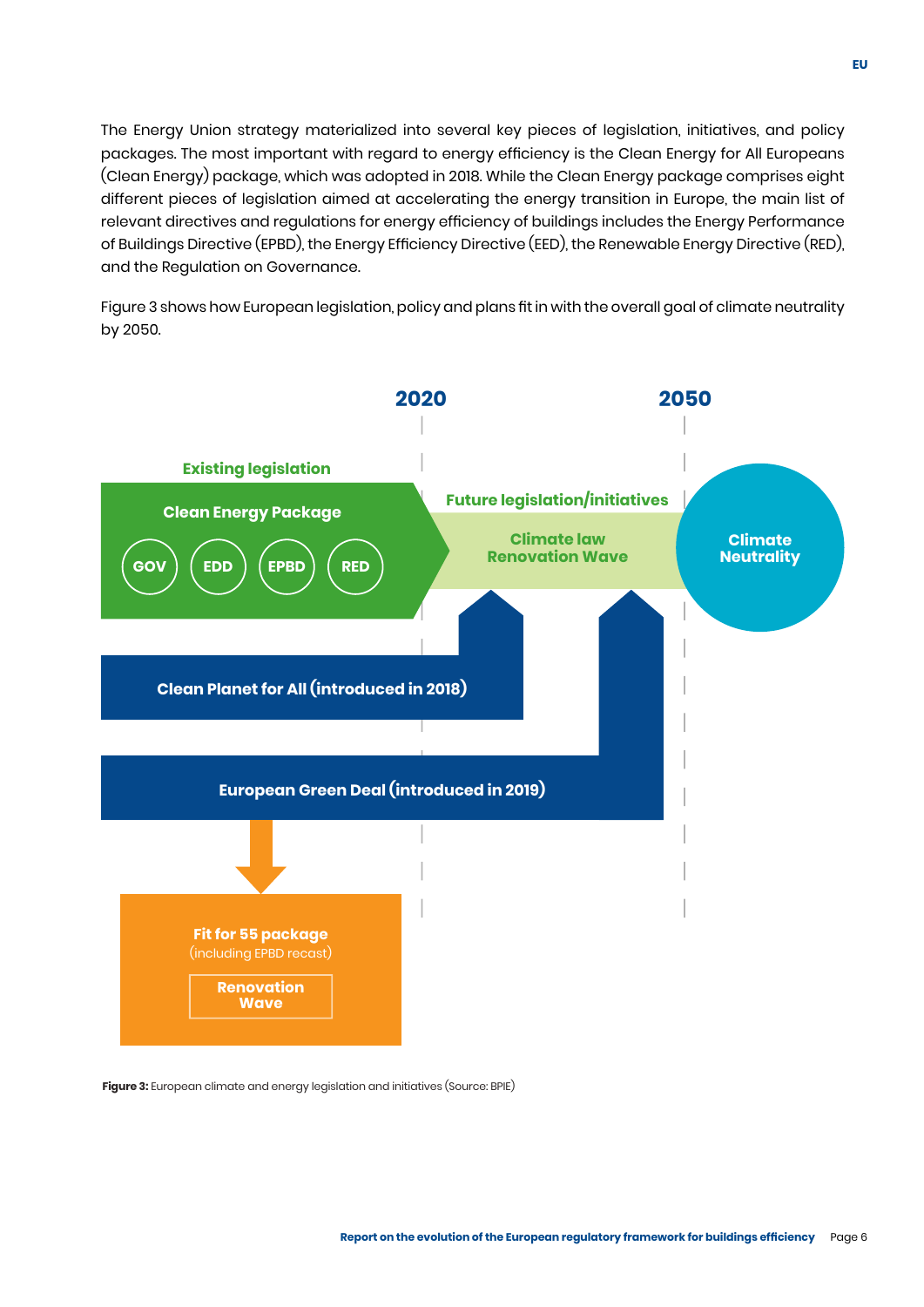# <span id="page-7-0"></span>**Governance and National Energy and Climate Plans (NECPs)**

The Regulation on Governance entered into force in December 2018. This regulation emphasizes the importance of meeting the EU's 2030 energy and climate targets and sets out how EU Member States and the European Commission should work together to achieve Energy Union goals. This governance mechanism is based on integrated national energy and climate plans (NECPs) covering ten-year periods, starting from 2021 to 2030, the EU and national long-term strategies, and on integrated reporting, monitoring and data publication.

To help ensure that the EU reaches its energy and climate targets for 2030, the Regulation on Governance required each Member State, as of 2019, to submit to the European Commission a ten-year integrated national and climate plan (NECP) for the 2021-2030 period. NECPs must outline, among other things, how a country intends to address energy efficiency, renewables and GHG emissions reductions and meet the relevant targets and national contributions. Working from a similar template, Member States can now work together more effectively to make efficiency gains across borders.

# **The Energy Efficiency Directive**

The Energy Efficiency Directive (EED) is the overarching legal framework for energy-efficiency policy in the EU. The EED came into force in 2012, establishing measures to achieve a 20% energy-efficiency target by 2020. Revised in 2018 (and currently under revision as part of the [Fit for 55 package,](https://www.consilium.europa.eu/en/policies/green-deal/eu-plan-for-a-green-transition/#:~:text=Fit%20for%2055%20refers%20to,line%20with%20the%202030%20goal.) described below), the EED now sets an indicative EU-wide 32.5% non-binding energy-efficiency target for 2030 and extends the lifespan of one of its core binding provisions, the 'energy savings obligation,' beyond 2020 until 2030.

The EED also includes an important provision targeting government buildings: each year Member States are required to renovate 3% of the total floor area of heated and/or cooled buildings owned and occupied by central governments, in line with at least minimum energy-performance requirements. This provision is from the original 2012 EED and was not modified in 2018. However, it is currently open for revision (see section below on the EED recast).

Additionally, the 2018 amended EED requires Member States to implement measures addressing vulnerable households, including those affected by energy poverty, and, where appropriate, social housing.

# **Energy Performance of Buildings Directive**

The Energy Performance of Buildings Directive (EPBD) is the cornerstone of European legislation for transforming the buildings sector. The EPBD was adopted in 2002, recast in 2010 and amended in 2018 (2018/844/EU). The 2018 amendments to the EPBD, which are part of the Clean Energy package, set a clear direction for the full decarbonization of Europe's building stock by 2050 while focusing on how to modernize the existing stock. A recast of the directive was launched in late 2021 with an intention to adopt it in 2023 (for details on the recast please see below, Delivering on the Green Deal – Fit for 55).

# **National long-term renovation strategies (LTRS)**

The Energy Performance of Buildings Directive (EPBD) requires Member States to develop national long-term renovation strategies (LTRS), which are policy instruments outlining how a country aims to transform its existing national buildings into a decarbonized and energy-efficient building stock by 2050. These strategies play an essential role for local public authorities looking to access funding for renovation and to benefit from opportunities presented by the Renovation Wave. The provisions in the LTRS within the EPBD are now open for revision (see section below on the EPBD recast).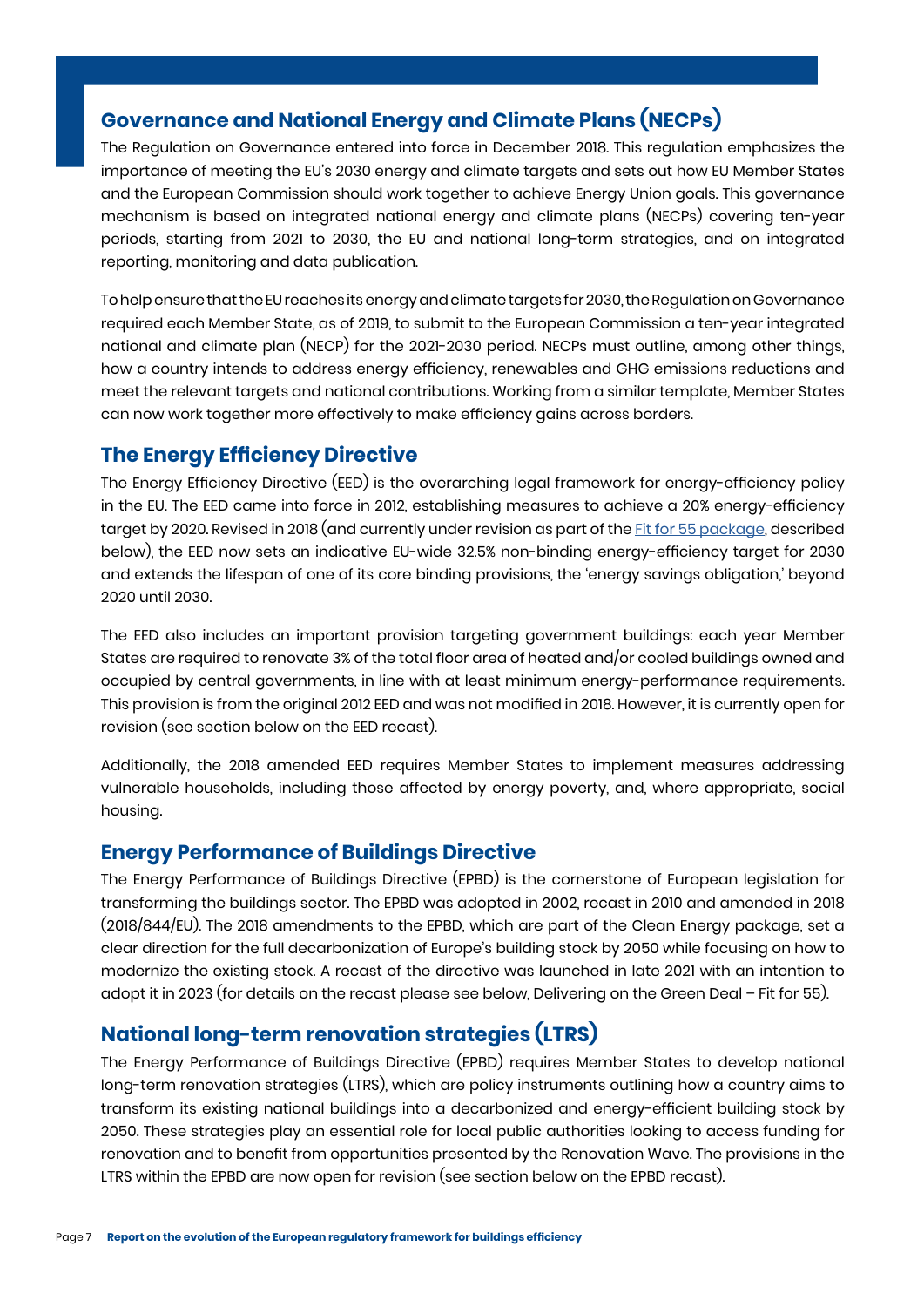# <span id="page-8-0"></span>**Strategic priorities 2019 - 2024**

There are several key initiatives to guide and assist EU strategic priorities for the 2019-2024 period. The most important initiative is the Green Deal, which encompasses the Renovation Wave communication and the Fit for 55 package.

#### **European Green Deal**

The European Green Deal,<sup>21</sup> introduced in 2019 by the European Commission, is a strategy for driving the EU towards a sustainable and climate-neutral economy. The overall target of the European Green Deal, later enshrined into legislation with the EU Climate Law, is to become a climate-neutral economy by 2050. The Green Deal covers nearly all broad aspects of European life, including health, transport, food, jobs and upskilling, and the economy. However, specific emphasis is placed on making a 'just transition to a zero-carbon building stock', which in turn leads to the Renovation Wave and associated initiatives (see below).

# **Delivering the Green Deal - Fit for 55**

Delivering the Green Deal, commonly referred to as the Fit for 55 package, is an EU communication released in July 2021 accompanied by a set of legislative proposals outlining how the EU will deliver its interim targeted 55% reduction of GHG emissions by 2030. Central to building energy performance, the Fit for 55 package is a recast of the EPBD. The key provisions for the recast include:

- Expand directive objectives to go beyond energy performance, primarily including GHG emissions reductions.
- Include a concrete definition for lifecycle GHG emissions. As of 2030, new building life cycle global warming potential (GWP) will be calculated and disclosed in the building energy performance certificate.
- Introduce a definition of 'deep renovation.'
- Set a target that all public buildings must be [zero energy buildings \(ZEB\)](https://www.bpie.eu/wp-content/uploads/2021/09/Glossary-of-terms%E2%80%93Energy-efficiency-and-building-policies-in-the-EU_rev3.pdf) by 2027, and all buildings by 2030 – which marks an increased ambition from [nearly zero energy buildings \(NZEB\)](https://www.bpie.eu/wp-content/uploads/2021/09/Glossary-of-terms%E2%80%93Energy-efficiency-and-building-policies-in-the-EU_rev3.pdf).
- Introduce EU-wide [Minimum Energy Performance Standards](https://www.bpie.eu/wp-content/uploads/2021/09/Glossary-of-terms%E2%80%93Energy-efficiency-and-building-policies-in-the-EU_rev3.pdf) (MEPS) with clear benchmarks by when certain building typologies (non-residential and residential) need to be updated to a certain class.
- Reform the Energy Performance Certificate framework (which includes a new EU-wide template with additional indicators).
- Replace LTRS with national building renovation plans.
	- This includes more detailed targets and a mandatory template with indicators in order to develop more ambitious and standardized plans.
- Require Member States to provide appropriate financing in line with their national building renovation plans.
- All Member States must introduce Building Renovation Passports<sup>22</sup> by the end of 2024 based on a common EU framework.
- Phase out fossil fuel at the national level by 2040.

 $^{21}~$  A European Green Deal, European Commission <u>[https://ec.europa.eu/info/strategy/priorities-2019-2024/european-green-deal\\_en](https://ec.europa.eu/info/strategy/priorities-2019-2024/european-green-deal_en)</u> (Accessed December 2021)

 $^{22}$  A document that provides a tailored roadmap for the renovation of a specific building in several steps that will significantly improve its energy performance.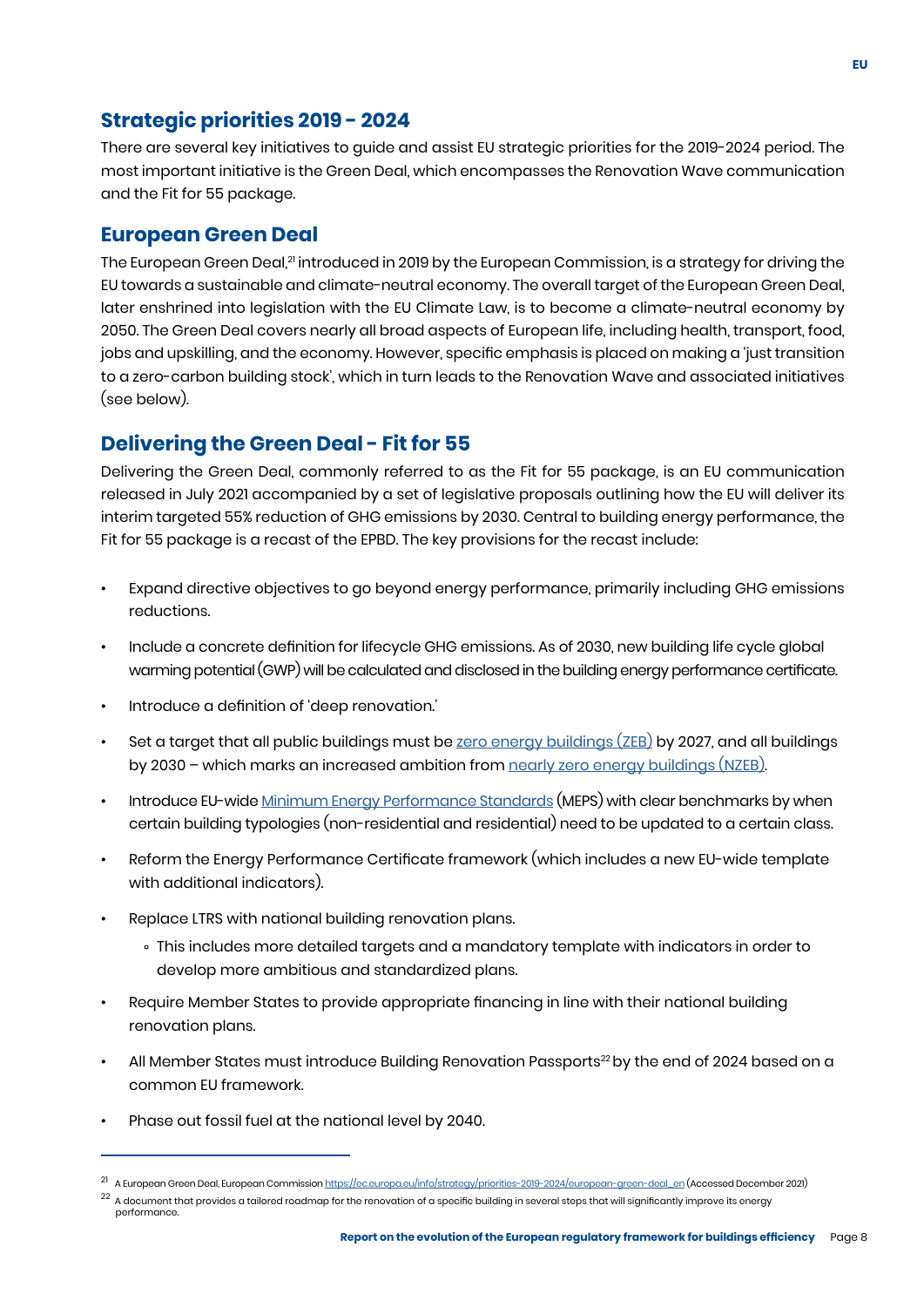<span id="page-9-0"></span>Regarding the buildings sector, the Fit for 55 package also includes:

- A revision to the Energy Efficiency Directive (EED) that proposes to increase the 2030 energyefficiency-improvement target of 32.5% to almost 39%, by requiring Member States to nearly double their annual energy-savings obligations in an effort to deliver 9% more energy savings.
- The Fit for 55 EED recast proposal also includes binding targets and extends the scope related to the provision on public-building renovations, which should extend beyond central governments to all levels of governance.
- A revision to the EU Emissions Trading System (EU ETS). These revisions will affect EU ETS coverage for a wide range of sectors, including maritime and aviation, and include a separate program for transport and buildings.
- A revision to the Renewable Energy Directive.
- A revision of the EPBD.

#### **Renovation Wave**

The Renovation Wave23 highlights key areas of intervention to boost the renovation of buildings in the 2021-2024 period.

The goal of the Renovation Wave is to help meet the 2030 climate target and to decarbonize the building sector through a wide range of policies, measures and tools that must be put in place at all levels to overcome existing barriers and mobilize all actors, including citizens, local authorities, investors, and the construction value chain.<sup>24</sup> The key principles of the Renovation Wave are:<sup>25</sup>

- 1. Strengthening information, legal certainty, and incentives for renovation
- 2. Reinforced, accessible, and more targeted funding supported by technical assistance
- 3. Creating green jobs, upskilling workers, and attracting new talent
- 4. Sustainable building environment
- 5. Placing an integrated participatory approach and neighborhood-based approach at the heart of renovation
- 6. Addressing energy poverty and worst-performing buildings
- 7. Public buildings and social infrastructure as exemplar cases
- 8. Decarbonizing heating and cooling

# **Budget and recovery initiatives**

#### **Multiannual Financial Framework (MFF) 2021-2027**

The Multiannual Financial Framework (MFF) is the seven-year framework for the EU budget. The current MFF runs from 2021-2027 and includes provisions for short-term economic recovery, while supporting a green and digital future for the EU. An existing budget of EUR 1.211 trillion for this period is combined with a further EUR 806.9 billion from the temporary recovery instrument, NextGenerationEU, for a total of EUR 2.018 [trillion.](https://trillion.26)<sup>26</sup> Given the importance of building renovation for the EU's climate targets, the planned budget includes dedicated funds for building energy efficiency measures, outlined below.

24 BPIE, The European Renovation Wave: From words to action, 2020, [https://www.bpie.eu/wp-content/uploads/2020/10/Renovation-Wave-briefing\\_04.pdf](https://www.bpie.eu/wp-content/uploads/2020/10/Renovation-Wave-briefing_04.pdf)

<sup>23</sup> Renovation Wave, European Commission [https://energy.ec.europa.eu/topics/energy-efficiency/energy-efficient-buildings/renovation-wave\\_en](https://energy.ec.europa.eu/topics/energy-efficiency/energy-efficient-buildings/renovation-wave_en) (Accessed January, 2022)

<sup>&</sup>lt;sup>25</sup> BPIE, The Renovation Wave Strategy and action plan: Designed for success or doomed to fail, 2021, [https://www.bpie.eu/wp-content/uploads/2021/04/](https://www.bpie.eu/wp-content/uploads/2021/04/	      BPIE_Renovation-Wave-Analysis_052021_Final.pdf) [BPIE\\_Renovation-Wave-Analysis\\_052021\\_Final.pdf](https://www.bpie.eu/wp-content/uploads/2021/04/	      BPIE_Renovation-Wave-Analysis_052021_Final.pdf)

<sup>&</sup>lt;sup>26</sup> European Commission, The 2021-2027 EU budget – What's New? [https://ec.europa.eu/info/strategy/eu-budget/long-term-eu-budget/2021-2027/](https://ec.europa.eu/info/strategy/eu-budget/long-term-eu-budget/2021-2027/whats-new_en) [whats-new\\_en](https://ec.europa.eu/info/strategy/eu-budget/long-term-eu-budget/2021-2027/whats-new_en) (Accessed December 2021)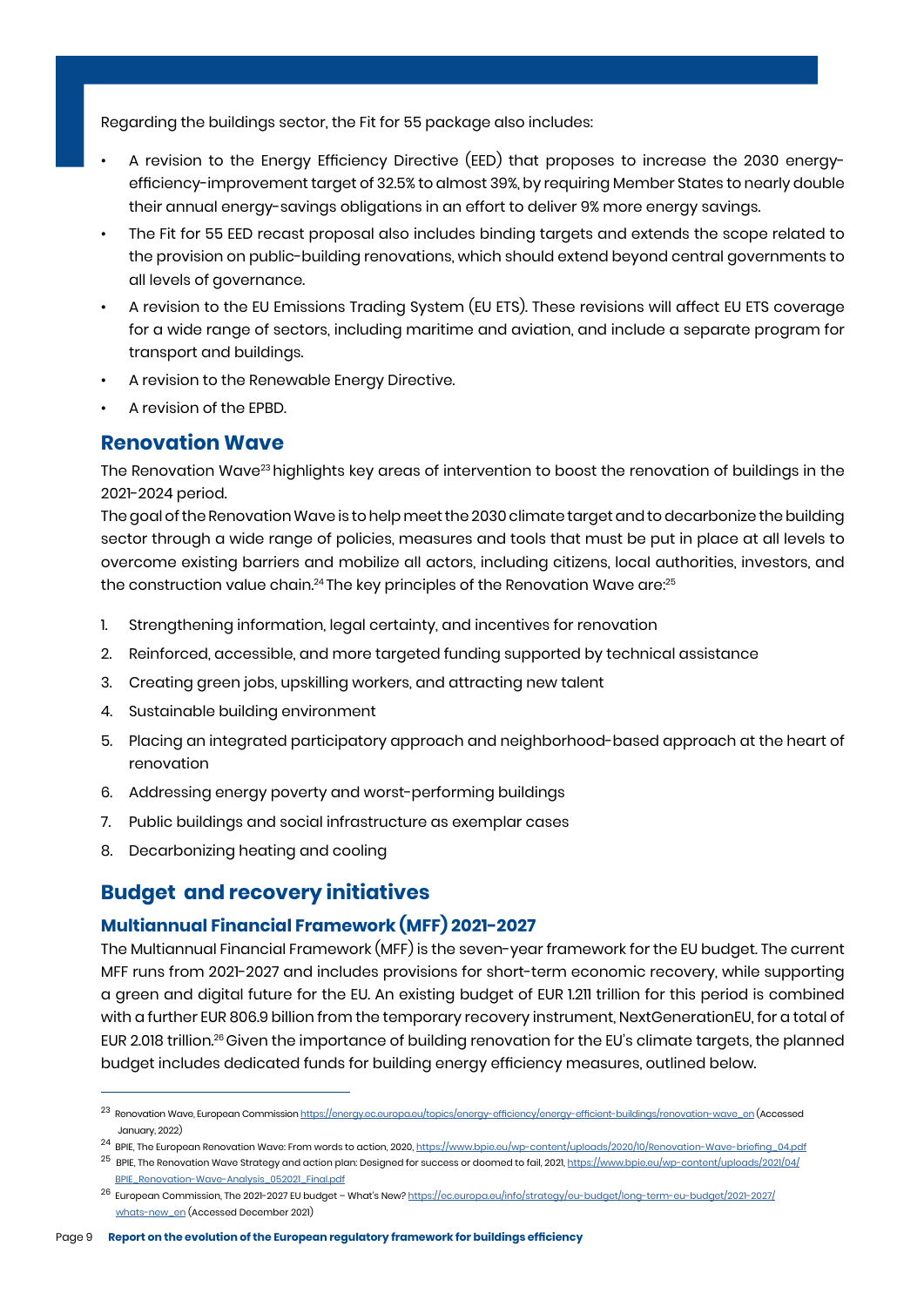<span id="page-10-0"></span>

**Figure 5:** Overview of the Multiannual Financial Framework in relation to NextGenerationEU and the Recovery and Resilience Facility

#### **InvestEU**

the integration of buildings-connected energy [sources.](https://sources.28) $^{\rm 28}$ InvestEU27 is an investment support mechanism under the MFF for the 2021-2027 period. This EUR 26.2 billion EU guarantee program is expected to mobilize another EUR 372 billion of investments. InvestEU supports four policy areas: i) Research, innovation and digitalization; ii) SMEs; iii) Social investments and skills; and iv) Sustainable infrastructure, which also includes energy efficiency, building renovation and

#### **NextGenerationEU (NGEU)**

NextGenerationEU is a temporary European recovery instrument with a budget of EUR 806.9 billion, intended to help fix the economic damage incurred during the coronavirus pandemic. The NextGenerationEU instrument will reinforce the EU MFF 2021-2027 budget by providing additional funds to be distributed to Member States across several programs through grants and loans, primarily focusing on the 2021-2023 [period.29](https://period.29)

#### **Recovery and Resilience Facility (RFF)**

The Recovery and Resilience Facility is the main NextGenerationEU program, making 90% of its total budget, EUR 723.8 billion, available in loans and grants to Member States for buildings renovation.<sup>30</sup> This facility aims to support the achievement of climate targets, while ultimately promoting economic recovery. The aim is to mitigate the economic and social impact of the coronavirus pandemic and make European economies and societies more sustainable, resilient, and better prepared to meet the challenges and opportunities of the green and digital transitions. 'Renovation', one of the eight RRF flagships highlighted by the European Commission, leads to job creation and savings on energy bills, and is ultimately indispensable as a tool to support the economic recovery.

#### **Recovery and Resilience Plans (RRPs)**

To receive funding from the RRF, Member States must submit Recovery and Resilience Plans. These provide an overview of reforms and investments in line with RRF objectives that any Member State plans to undertake in the coming years. Additionally, RRPs are required to allocate at least 37% of RRF spending to climate-related investment and policy.

<sup>27</sup> [https://europa.eu/investeu/home\\_en](https://europa.eu/investeu/home_en)

<sup>28</sup> [https://europa.eu/investeu/about-investeu/what-investeu-programme\\_en](https://europa.eu/investeu/about-investeu/what-investeu-programme_en)

<sup>29</sup> European Commission, The 2021-2027 EU budget – What's New? [https://ec.europa.eu/info/strategy/eu-budget/long-term-eu-budget/2021-2027/](https://ec.europa.eu/info/strategy/eu-budget/long-term-eu-budget/2021-2027/whats-new_en ) [whats-new\\_en](https://ec.europa.eu/info/strategy/eu-budget/long-term-eu-budget/2021-2027/whats-new_en ) (Accessed December 2021)

<sup>30</sup> [https://ec.europa.eu/info/strategy/recovery-plan-europe\\_en](https://ec.europa.eu/info/strategy/recovery-plan-europe_en)